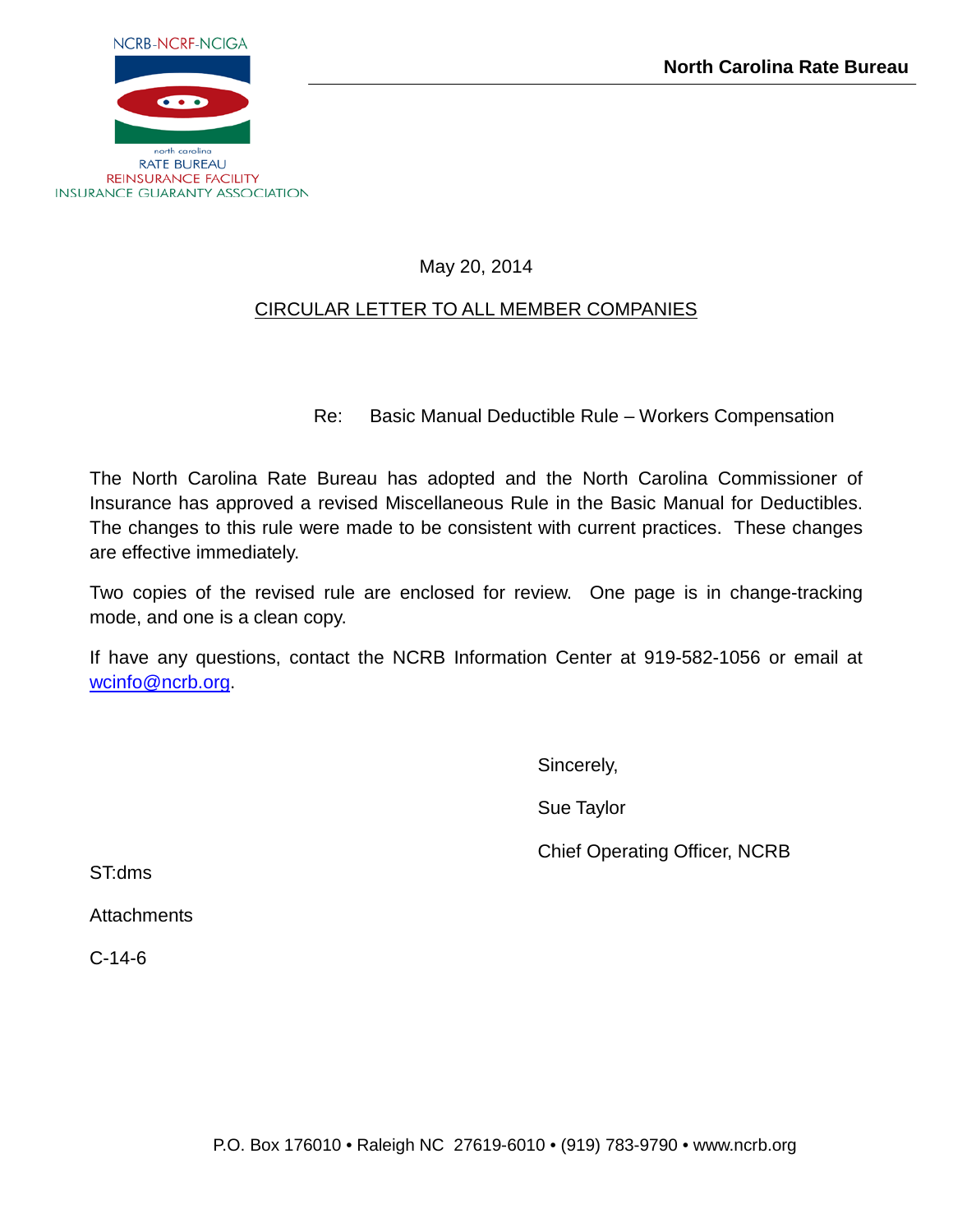## **DEDUCTIBLE INSURANCE**

Each insurer transacting or offering to transact workers compensation insurance in North Carolina may offer deductibles to employers. Deductible coverage is effected by attaching the Benefits Deductible Endorsement (WC 00 06 03) to the policy. An insurer is not required to offer a deductible to an employer.

Deductibles may be available for total combined medical and indemnity benefits in amounts of \$100, \$200, \$300, \$400, \$500, \$1,000, \$1,500, \$2,000, \$2,500, and \$5,000 per claim. A selected deductible shall apply onapplies on a per claim basis. The deductible must apply separately to each claim for bodily injury by accident or disease.

The claim must beis paid by the insurer, which must will then be reimbursed by the employer for any deductible amounts paid by the insurer. The employer is liable for reimbursement up to the limit of the deductible chosen. The payment or nonpayment of deductible amounts by the insured employer to the insurer is treated under the policy insuring the liability for workers compensation in the same manner as payment or nonpayment of premiums.

An insurer shall not be required to offer a deductible to an employer. The applicable loss elimination ratio (LER) represents the percentage of losses removed when an employer is responsible for losses up to the deductible amount. LERs vary by deductible amount and hazard group. The LER is a key variable used in determining the policy premium credit.

In the voluntary market, the policy premium credit is calculated using the published LER on the North Carolina Miscellaneous Values pages in combination with the appropriate insurer expenses. In the assigned risk market, the applicable premium reduction percentage for the policy premium credit is that percentage corresponding to the appropriate hazard group and desired deductible amount. and hazard group as shown on the North Carolina Miscellaneous Values pages. The insurer will determine the policy premium reductioncredit for the deductible coverage is obtained by and apply that credit to the policy manual premium, which is determined before the application of the appropriate premium reduction percentage to the premium determined before application of any experience or schedule rating modification, premium discounts, or any retrospective rating plan.

The applicable hazard group is determined from the Table of Classifications by Hazard Group. *Refer to Appendix E for the Table of Classifications by Hazard Group*. The hazard group assignments are based on the classification, subject to any deductible amount, that produces the largest amount of estimated workers compensation standard premium for North Carolina.